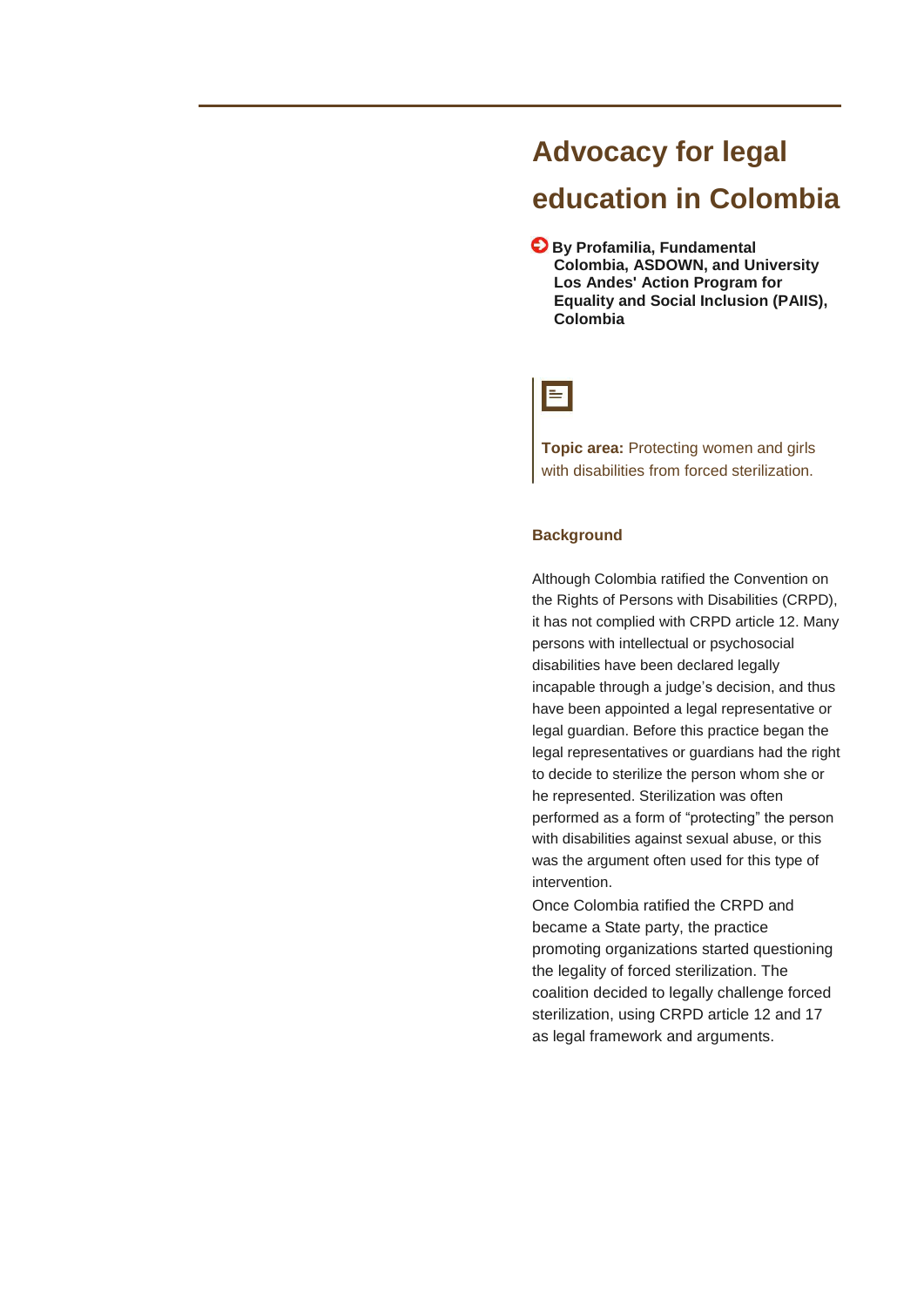#### **What happened?**

PROFAMILIA, as a nationally acknowledged organization providing sexual and reproductive health services, received requests from the guardians of women and girls with intellectual or psychosocial disabilities to sterilize them, arguing that the serilization would "protect" them from sexual abuse or violence. PROFAMILIA sought the advice from the University Los Andes' Action Program for Equality and social Inclusion (PAIIS is the Spanish acronym) legal clinic, and together liased with two organizations of persons with disabilities—ASDOWN (Colombian association of persons with Down syndrome) and Fundamental Colombia (an organization of persons with psychosocial disabilities). The coalition designed an advocacy strategy which included: awareness raising activities aimed at health professionals

and practitioners, judges and judicial staff, families of persons with disabilities and persons with disabilities themselves; a legal strategy aimed at challenging denial of legal capacity and forced sterilization based on this criteria; promoting the autonomy and respect of the will and preferences of persons with disabilities; and promoting choices in sexual and reproductive health services. The legal strategy including discussions with judges who had declared persons with disabilities as legally incapable, informing them about the CRPD, particularly the scope of article 12 (Equal recognition before the law), and article 17 (Protecting the integrity of the person). The outcome of these actions, in addition to legally challenging all legal provisions allowing for the restriction of legal capacity in persons with disabilities, was a decision of the court to allow forced sterilization only in cases when this medical intervention had been authorized by a judge's order.

In addition, health professionals and practitioners were informed of this decision, consequently the protocols for the sterilization of persons with disabilities was modified. When inquiring about any changes in the number of sterilizations undertaken in persons with disabilities, the practice

"holders" were unable to provide these figures, due to the fact that sterilizations to persons with disabilities had not registered as such. However, they acknowledge the numbers of sterilizations have decreased. The project team realized that it is important to teach young women and girls with intellectual or psychosocial disabilities about sexual and reproductive rights. Trainings were also aimed at the families of persons with disabilities, many of whom still believed that sterilization, particularly of women and girls with disabilities, would "protect" them from sexual abuse and violence. Awareness raising, not only about sexual and reproductive rights and prevention of sexual violence, but also about autonomy and supported decision making is fundamental for long term change.

**.**

#### **What worked?**

The leadership of the coalition was instrumental: PAIIS' Director, the Colombian lawyer Andrea Parra, has been an intense activist for the rights of persons with disabilities, advocating at the highest judicial levels, including Colombia's Constitutional Court. Andrea Parra is not a person with a disability, but she has become part of the disability movement in the country, getting involved in many of the legal and political advocacy actions promoted by organizations of persons with disabilities, at national and regional level with a case at the Inter-American Human Rights Commission. Another key factor was the leadership of the two organizations of persons with disabilities involved in this practice. ASDOWN and Fundamental Colombia have played key roles in many advocacy efforts, especially since they represent persons with disabilities who are among the most marginalised. As a health service provider, PROFAMILIA became fully involved in protecting the rights of persons with disabilities, shifting from the medical model of disability to the human rights model of disability. With 33 offices nationwide and widespread acknowledgement from Colombian society as a leader in